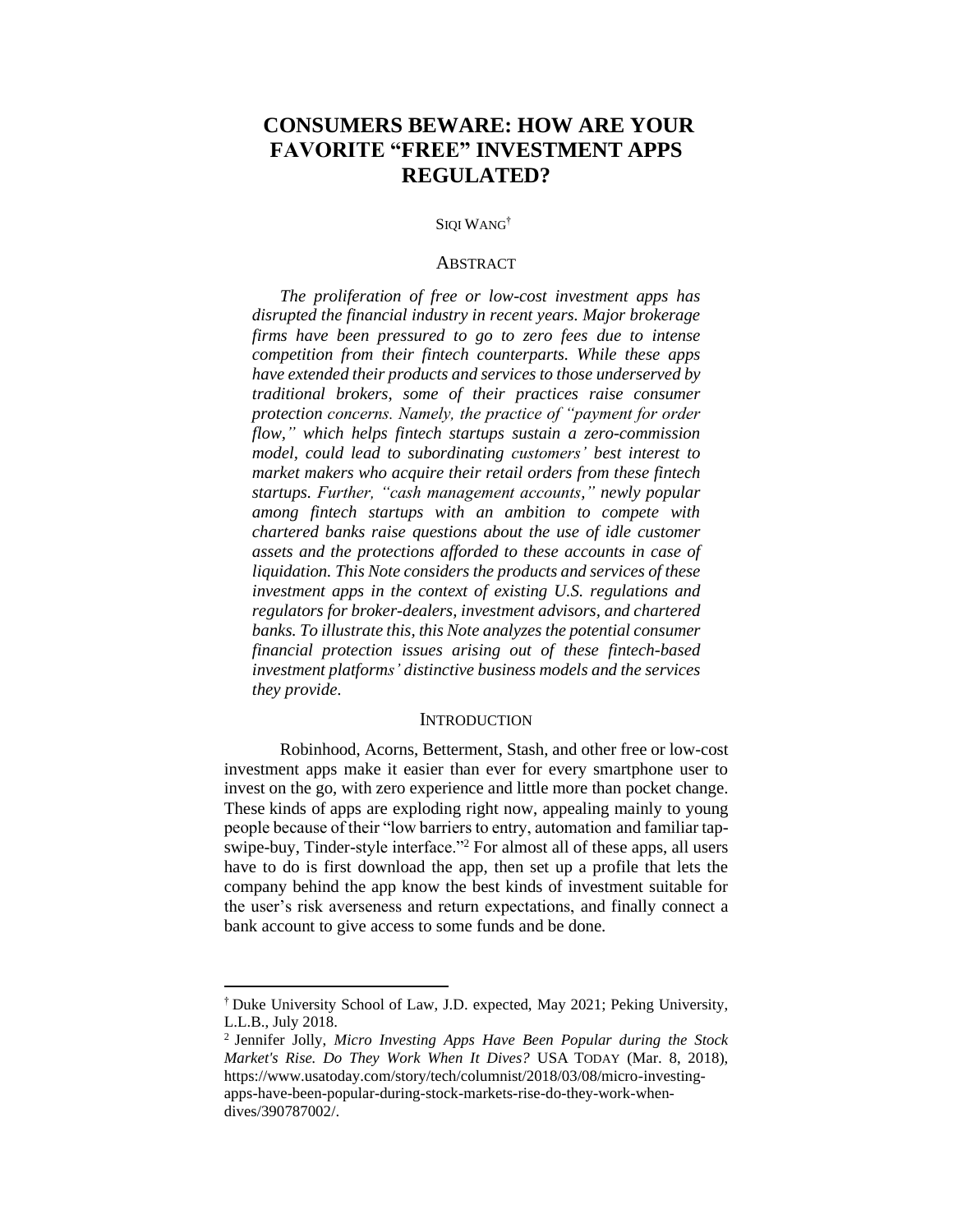Fintech is defined as "technology-enabled innovation in financial services that could result in new business models, applications, processes or products with an associated material effect on the provision of financial services."<sup>3</sup> With people now spending almost seven times longer on apps than on mobile sites and mobile use accounting for an ever-larger portion of the time people spend online, the spurt of investment apps is a logical development for the fintech industry. <sup>4</sup> Offering an improved user experience and greater command over different aspects of money management, investment apps are considered by many users as a practical and economical way of managing their finances. However, by targeting underserved and less sophisticated investors, these low-cost or "free" apps can also threaten less vigilant app users who previously lacked exposure to the investing world.

With so many investment apps, online exchanges, and brokerages, there are ostensibly an infinite amount of options for people to invest in everything from stocks to exchange-traded funds (ETFs) to cryptocurrency. The poster child for one of these fast-growing, low-cost (or free) online investment platforms is Robinhood. This app boasts a feefree model that provides minimal to no cost trading for its customers.<sup>5</sup> "As part of its easily-accessible, trading-for-the-people model, Robinhood doesn't require an account minimum to trade, and offers commission-free trades for users," contrary to most conventional investment firms. <sup>6</sup> However, much like a traditional broker-dealer, Robinhood operates under a decent amount of regulation by the Securities and Exchange Commission (SEC) and the Financial Industry Regulatory Authority (FINRA).<sup>7</sup> The same regulators also have jurisdiction over robo-advisors, such as Betterment, a low-cost wealth management company that mostly provides its automated investing service through an app as well.<sup>8</sup>

The proliferation of these free or low-cost investment apps has disrupted the financial industry in recent years. Major brokerage firms have been pressured to eliminate fees. Since Robinhood offered stock trading for free in 2013,<sup>9</sup> Vanguard Group slashed fees on ETF trades, and

<sup>3</sup> Fin. Stability Bd., *FSB Report Assesses FinTech Developments and Potential Financial Stability Implications*, (Feb. 14, 2019), [https://www.fsb.org/2019/02](https://www.fsb.org/2019/02%20/fsb-report-assesses-fintech-developments-and-potential-financial-stability-implications/)  [/fsb-report-assesses-fintech-developments-and-potential-financial-stability](https://www.fsb.org/2019/02%20/fsb-report-assesses-fintech-developments-and-potential-financial-stability-implications/)[implications/.](https://www.fsb.org/2019/02%20/fsb-report-assesses-fintech-developments-and-potential-financial-stability-implications/)

<sup>4</sup> Maulik Sailor, *Top 5 Fintech and Banking Apps*, INNOVIFY, https://www.innovify.com/blogs/top-5-fintech-and-banking-apps (last visited Dec. 19, 2019).

<sup>5</sup> Anne Sraders, *Is Robinhood Safe? What to Know About the Investment App in 2019*, THESTREET (Apr. 28, 2019), https://www.thestreet.com/technology/isrobinhood-safe-14933475.

<sup>6</sup> *Id.*

<sup>7</sup> *See id.*

<sup>8</sup> Editorial Staff at Betterment Res. Ctr., *Your Security and Trust Come First*, BETTERMENT (Mar. 3, 2014), https://www.betterment.com/resources/investmentsafety-and-security-at-betterment/ [hereinafter *Betterment Res. Ctr.*].

<sup>9</sup> Maggie Fitzgerald, *The End of Commissions for Trading Is Near as TD Ameritrade Cuts to Zero, Matching Schwab*, CNBC (Oct. 2, 2019),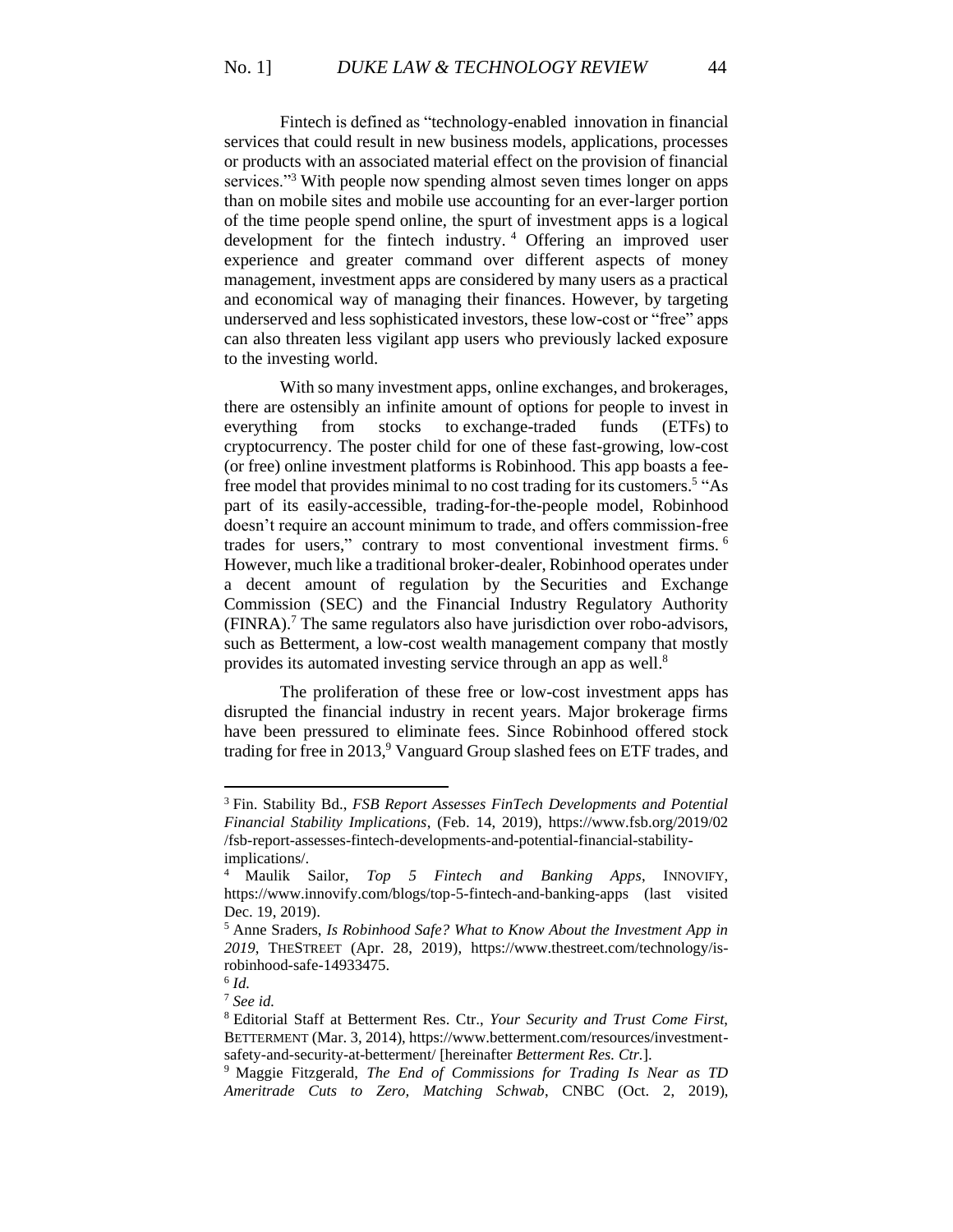#### 45 Consumers Beware [Vol. 19

J.P. Morgan Chase started its own free trading app.<sup>10</sup> In October 2019, traditional broker-dealers, the likes of Interactive Brokers, Charles Schwab, TD Ameritrade, and E\*Trade announced, within less than a week of one another, that they would cut commissions to zero.<sup>11</sup> While Robinhood does not directly collect commissions from customer's trading activities, it does monetize through a variety of other avenues including "marginal interest and lending, premium accounts and rebates."<sup>12</sup> One of the more controversial channels is "payment for order flow," where online brokerages outsource the execution of their app users' orders to firms that pay for the right to handle those trades in exchange for a fee.<sup>13</sup> "All brokerage firms that sell order flow are required by the SEC to disclose who they sell order flow to and how much they pay."<sup>14</sup>

Even though all these fintech startups offered more specialized and tailored products from their inception, most of them have bigger aspirations and wish to replace conventional players in the financial industry eventually and become customers' central financial partner. SoFi, Inc., for example, has expanded its services and product lines to mortgages, life insurance, and wealth management, together with student loan refinancing, the startup's focus when it launched.<sup>15</sup> Robinhood, now with more than six million users, has rolled out a high-yield cash management account and ultimately wants to become a federally chartered national bank.<sup>16</sup> These new commercial banking products and services elicit new regulatory concerns regarding consumer protection.

https://www.cnbc.com/2019/10/02/the-end-of-commissions-for-stock-trading-isnear-as-td-ameritrade-cuts-to-zero-matching-schwab.html.

<sup>10</sup> Maggie Fitzgerald, *Charles Schwab Is Ending Commissions on Stock Trading and the Brokerage Shares Are Tanking*, CNBC (Oct. 1, 2019), https://www.cnbc.com/2019/10/01/charles-schwab-is-eliminating-online-

commissions-for-trading-in-us-stocks-and-etfs.html.

<sup>11</sup> Fitzgerald, *supra* note 9.

<sup>12</sup> Sraders, *supra* note 5.

<sup>13</sup> Simone Foxman, Julie Verhage, and Suzanne Woolley, *Robinhood Gets Almost Half Its Revenue in Controversial Bargain with High-Speed Traders*, BLOOMBERG (Oct. 15, 2018), https://www.bloomberg.com/news/articles/2018- 10-15/robinhood-gets-almost-half-its-revenue-in-controversial-bargain-withhigh-speed-traders.

<sup>14</sup> Logan Kane, *Robinhood Is Making Millions Selling out Their Millennial Customers to High-Frequency Traders*, (Sep. 10, 2018), SEEKING ALPHA, https://seekingalpha.com/article/4205379-robinhood-is-making-millions-sellingout-millennial-customers-to-high-frequency-traders.

<sup>15</sup> Ainsley Harris, *Robo-Advisor Betterment Is on A Personalization Push as It Surpasses \$10 Billion in AUM*, FAST COMPANY (Jul. 31, 2017), [https://www.fastcompany.com/40442080/robo-advisor-betterment-is-on-a](https://www.fastcompany.com/40442080/robo-advisor-betterment-is-on-a-personalization-push-as-it-surpasses-10-billion-in-aum)[personalization-push-as-it-surpasses-10-billion-in-aum.](https://www.fastcompany.com/40442080/robo-advisor-betterment-is-on-a-personalization-push-as-it-surpasses-10-billion-in-aum)

<sup>16</sup> Kate Rooney, *Robinhood Makes Second Attempt at Launching a High-yield Account Similar to Banks*, CNBC (Oct. 8, 2019), [https://www.cnbc.com](https://www.cnbc.com/) /2019/10/08/robinhood-makes-second-attempt-at-launching-a-high-yieldaccount-similar-to-banks.html.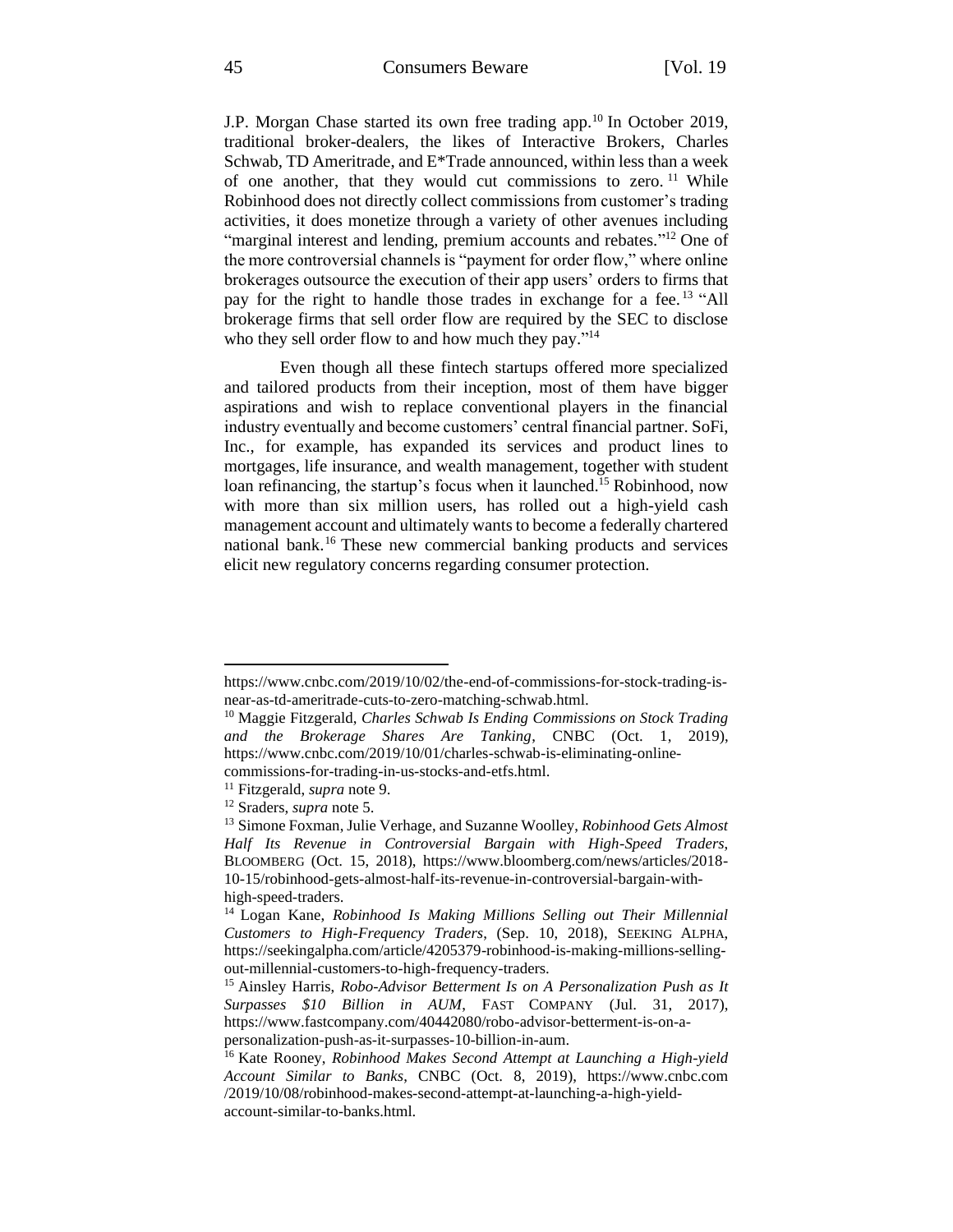### I. FINTECH AND THE RISE OF INVESTMENT APPS

### *A. How Fintech Start-Ups Innovated and Disrupted the Online Brokerage and Robo-Adviser Market*

The advent of fintech promises to reshape the financial industry by reducing costs, improving the quality of financial services, and creating "a more diverse, secure and stable financial services landscape."<sup>17</sup> "The use of digital technologies [and big data in fintech] makes it possible to provide many existing financial services more efficiently and to enhance these services."<sup>18</sup> S&P Global divides fintech activities into six types: payments, financial media and data solutions, banking technology, insurance technology, digital lending, and investment and capital markets technology. <sup>19</sup> Of the six fintech subsectors that S&P Global Market Intelligence tracks, the investment and capital markets technology subsector produced the most transactions in 2017, totaling roughly \$181 billion in assets under management  $(AUM)$ .<sup>20</sup> The AUM in the subsector is projected to be  $$608$  billion in 2022.<sup>21</sup>

The move to low-fee and even no-fee models is a common theme among retail-focused apps in the investment and capital markets technology subsector. Among the field, Robinhood stands out as one of the fastest-growing investment apps since introducing its commission-free business model in 2015. <sup>22</sup> Meanwhile, incumbents such as Fidelity and Charles Schwab have since cut their equity and ETF commissions.<sup>23</sup> The free or low-cost model is considered one of the truly disruptive changes in the investment technology landscape, and its impact appears to be ongoing. For instance, JPMorgan's You Invest, launched in August 2018, offers customers 100 commission-free online stock and ETF trades. <sup>24</sup> Further, fintech startups like Robinhood are willing to waive commissions

<sup>17</sup> Arup Kumar Chatterjee & Poornima Jayawardana, *How FinTech Can Accelerate Financial Inclusion in Indonesia*, ASIAN DEV. BLOG (Apr. 2018), https://blogs.adb.org/blog/how-fintech-can-accelerate-financial-inclusionindonesia.

<sup>18</sup> Stulz, Rene M., *FinTech, BigTech, and the Future of Banks* 1. (Fisher Coll. of Bus. Working Paper No. 26312, 2019).

<sup>19</sup> *See* Katie Darden, Nimayi Dixit, & Tom Mason, *2018 US Fintech Market Report*, S&P Global Market Intelligence 1, 4 (2018)[, https://www.spglobal.com/](https://www.spglobal.com/) marketintelligence/en/documents/2018-us-fintech-market-report.pdf. <sup>20</sup> *See id.*

<sup>21</sup> *See id.*

<sup>22</sup> Josh Constine, *Zero-Fee Stock Trading App Robinhood Nabs \$50M from NEA to Go Global*, TECHCRUNCH (May 7, 2015), [https://techcrunch.com](https://techcrunch.com/) /2015/05/07/free-stock-trades/

<sup>23</sup> *See* Mark DeCambre, *Fidelity Cuts Fees to \$0 as It Jumps on Zero-commission Bandwagon*, MARKETWATCH (Oct. 12, 2019), [https://www.marketwatch.com](https://www.marketwatch.com/) /story/fidelity-cuts-fees-to-0-as-it-jumps-on-zero-commission-bandwagon-2019-  $10-10.$ 

<sup>24</sup> *Meet You Invest: A New Way to Trade Online Commission-Free*, JPMORGAN CHASE & CO. (Aug. 29, 2018), [https://www.jpmorganchase.com](https://www.jpmorganchase.com/) /corporate/news/pr/meet-you-invest-new-way-to-trade-online-commissionfree.htm.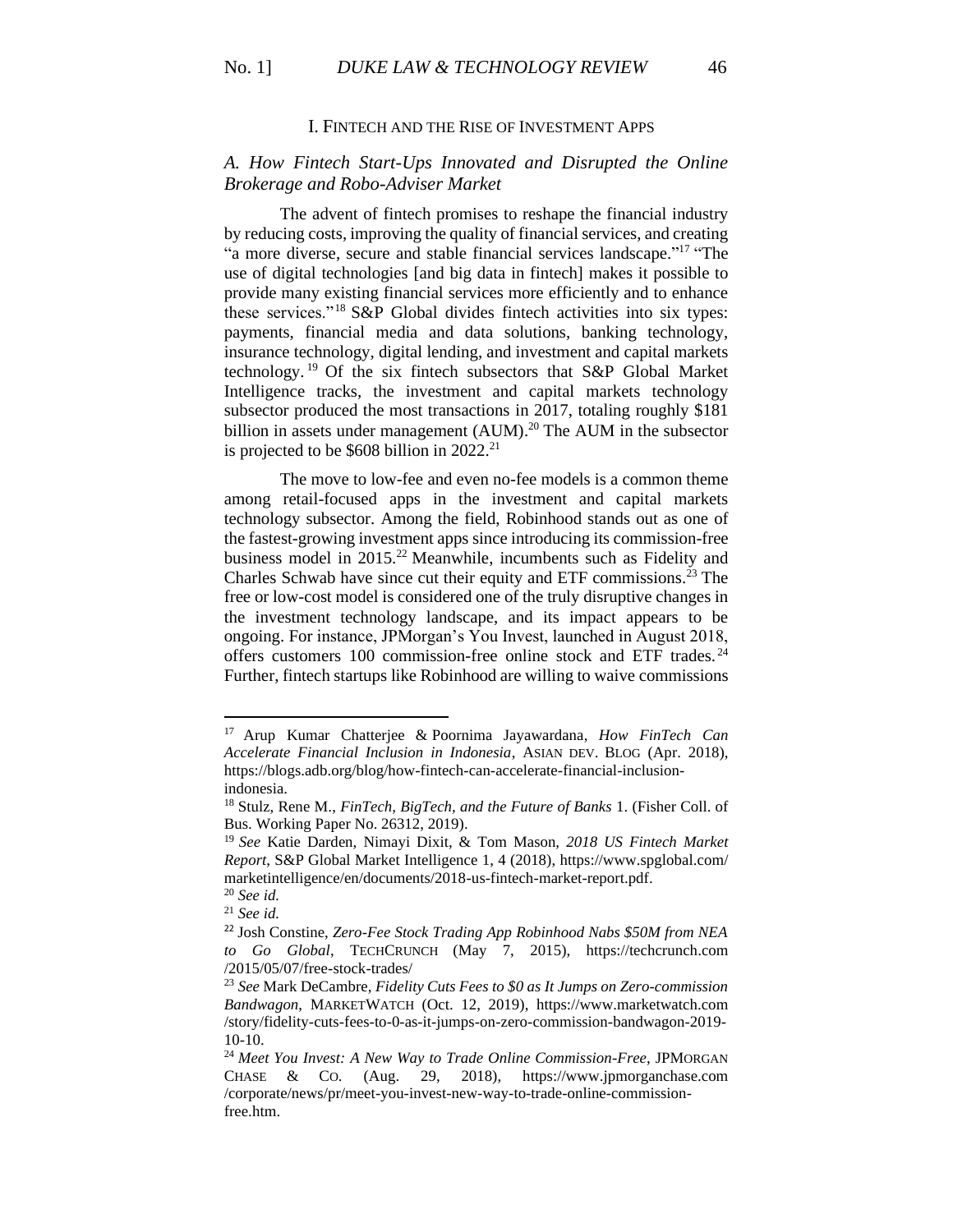if they could amass a larger customer base as a result.<sup>25</sup> That is because, with a large pool of active users, fintech startups can still sustain themselves by tapping into several other revenue streams available to traditional brokers, including "securities lending, interest on cash held in brokerage accounts, margin lending and routing order flow to exchanges." 26

Fintech startups in the investment and capital markets technology subsector also can differentiate themselves from their traditional counterparts with "personalized niche services, data-driven solutions, an innovative culture, and a nimble organization."<sup>27</sup> They have little to lose, can innovate rapidly, and do not fear mistakes. Fintech startups are also willing to accept more feedback from their users and focus on interfaces that maximize customer experience.<sup>28</sup> An important factor that enables fintech firms to innovate more rapidly is that the digital technologies they rely on have huge built-in economies of scale.<sup>29</sup> With digital technologies, the marginal cost of one more customer is generally trivial. Therefore, as long as these firms have a large enough client base to ensure that their total revenue is larger than their total cost, which doesn't increase by much as more users sign up for their products, they do not have to predicate the availability of their products on the basis that every user individually has to contribute to their revenues. That leads to one of the most significant advantages to these digital-exclusive micro-investing platforms: they can afford to let users bypass brokerage account minimums and extend their products to those underserved by traditional brokers because of the user's lack of funds. 30

# *B. Overview of the Regulatory Framework for Online Broker-Dealers and Robo-Advisors*

Fintech firms have been provided with a favorable regulatory environment since the 2008 financial crisis. On the other hand, traditional financial institutions have been subject to more rigorous regulation, capital requirements, and reporting requirements from regulators since 2008. "The looser regulatory requirements imposed on fintech startups allow them to provide more customized, inexpensive, and easy-to-access financial services to consumers than traditional institutions." <sup>31</sup> The predominant revenue sources for these online broker-dealers and roboadvisors are individual customers and small and medium-sized enterprises, $32$  therefore making consumer protection a focal point of the regulatory scheme around them.

<sup>25</sup> *See* Darden, *supra* note 19, at 5.

<sup>26</sup> *Id.*

<sup>27</sup> In Lee & Yong Jae Shin, *Fintech: Ecosystem, Business Models, Investment Decisions, and Challenges*, 61 BUSINESS HORIZONS 35, 36 (2017).

<sup>28</sup> *See* Anirban Bose, Penry Price, & Vincent Bastid, *World FinTech Report 2018*, Capgemini, LinkedIn & Efma 1, 19 (2018), https://www.capgemini.com/wpcontent/uploads/2018/02/world-fintech-report-wftr-2018.pdf.

<sup>29</sup> Stulz, *supra* note 18.

<sup>30</sup> *See* Jolly, *supra* note 2.

<sup>31</sup> *See* Lee & Shin, *supra* note 27, at 37–38.

<sup>32</sup> *Id.*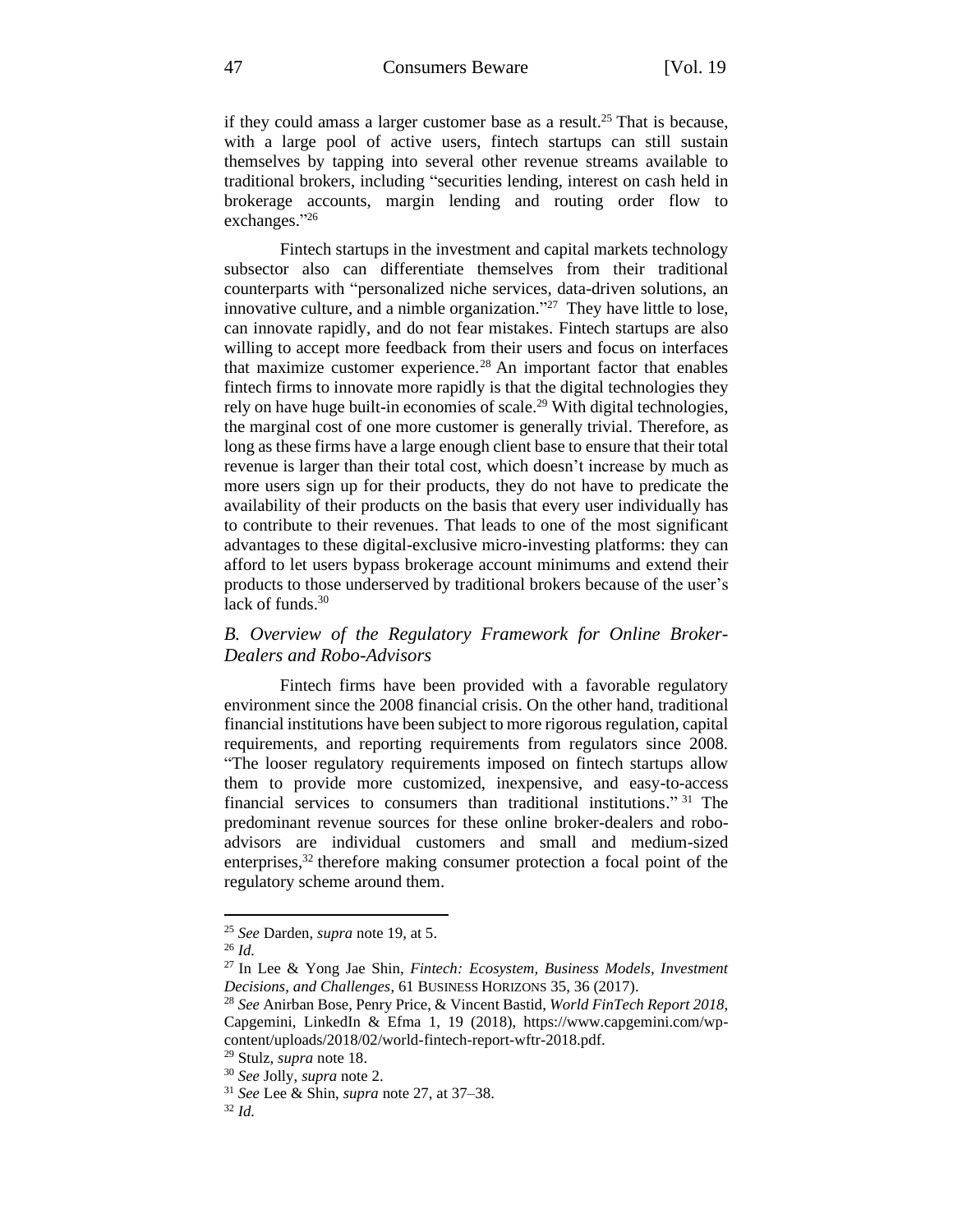Fintech startups face different regulatory requirements based on the type of financial services they provide. For instance, Robinhood, as a broker-dealer, is regulated by the SEC.<sup>33</sup> Additionally, the app is a voluntary member of  $FINRA^{34}$ , a self-regulatory organization (SRO) that oversees many brokerages. Therefore, along with other similar investment apps, Robinhood is required to deal fairly with their customers and have a fiduciary duty "under the antifraud provisions of the federal securities laws and SRO rules, including SRO rules relating to just and equitable principles of trade and high standards of commercial honor."35

An important aspect of a duty of fair dealing to their clients is the suitability obligation, which requires a broker-dealer to make recommendations consistent with customer interests. <sup>36</sup> Broker-dealers are also required under certain circumstances, such as when making a recommendation, to disclose material conflicts of interest to their customers, in some cases at the time of the transaction's completion. 37 "The federal securities laws and FINRA rules restrict broker-dealers from participating in certain transactions that may present particularly acute potential conflicts of interest." 38

Money on Robinhood is also protected by the Securities Investor Protection Corporation (SIPC), which protects up to \$250,000 for cash claims and  $$500,000$  for securities.<sup>39</sup> FINRA and SEC report to SIPC concerning member broker-dealers who are in or approaching financial difficulty.<sup>40</sup> "If SIPC determines that the customers of a member require the protection afforded by the Act, it initiates steps to commence a customer protection proceeding." 41

Other digital investment apps providing automated, algorithmdriven investment services with little to no human supervision, like Acorns or Betterment, are considered robo-advisors and must register with the SEC as "Registered Investment Advisors" (RIA). Most robo-advisor apps are members of FINRA as well, and depending on the services they offer, may have a separate entity as a broker-dealer to execute their users' trades.<sup>42</sup> Assets managed by robo-advisors are not insured by the Federal Deposit Insurance Corporation (FDIC), as they are securities held for investment purposes, not bank deposits.<sup>43</sup> However, assets managed by

<sup>38</sup> *Id.* at iv.

protections.html.

<sup>33</sup> *See* Sraders, *supra* note 5.

<sup>34</sup> *Id.*

<sup>&</sup>lt;sup>35</sup> SEC, STUDY ON INVESTMENT ADVISORS AND BROKER-DEALERS iv (2011), https://www.sec.gov/files/913studyfinal.pdf.

<sup>36</sup> *Id.* at 59.

<sup>37</sup> *See id.* at 60.

<sup>39</sup> *See* Lorie Konish, *Robinhood Debate Highlights the Difference between FDIC and SIPC Protection*, CNBC (Dec. 14, 2018), [https://www.cnbc.com](https://www.cnbc.com/) /2018/12/14/robinhood-debate-highlights-differences-in-fdic-and-sipc-

<sup>40</sup> SIPC*,* 2018 ANNUAL REPORT (2019), https://www.sipc.org/media/annualreports/2018-annual-report.pdf.

<sup>41</sup> *Id.* at 4.

<sup>42</sup> *See* Betterment Res. Ctr., *supra* note 8.

<sup>43</sup> *See* Konish, *supra* note 39.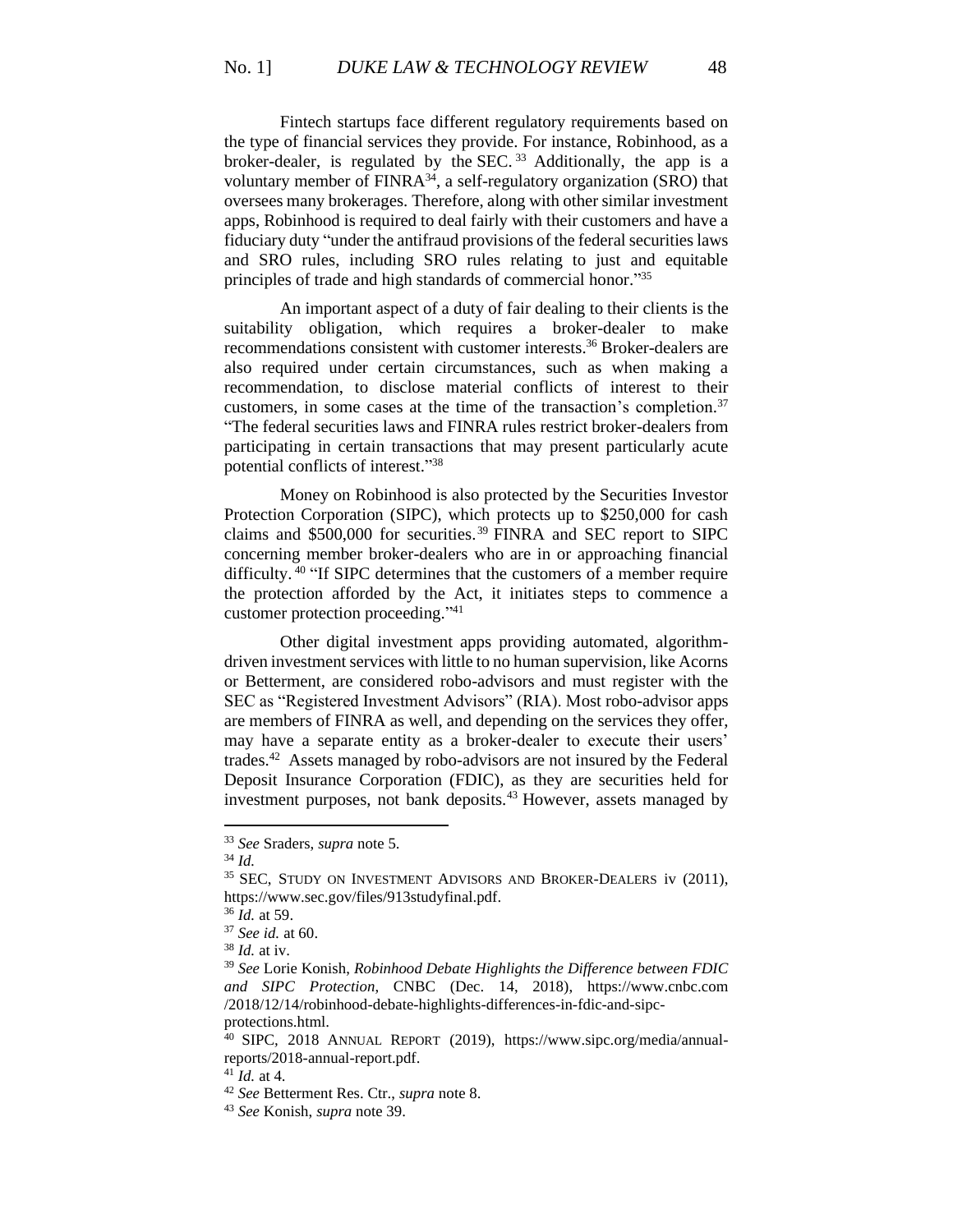robo-advisor apps are typically protected by the SIPC for up to \$500,000 per account against missing assets.<sup>44</sup>

As RIAs, these robo-advisors have a fiduciary duty to serve their app users best interests, including an obligation not to subordinate the user's interests to their own.<sup>45</sup> A robo-adviser "that has a material conflict of interest must either eliminate that conflict or fully disclose to its users all material facts relating to the conflict."<sup>46</sup> Further, the Investment Advisers Act of 1940 "prohibits an investment adviser, acting as principal for its own account, from effecting any sale or purchase of any security for the account of a client, without disclosing certain information to the client in writing before the completion of the transaction and obtaining the client's consent." 47

The rise of digital investment and personal finance startups` could pose a set of unique challenges to financial regulation. Fintech startups present a particularly acute problem from a systemic risk perspective.<sup>48</sup> Their size and business models leave them more vulnerable to adverse economic shocks than large financial institutions, and those shocks are more likely to spread to other firms in the industry.<sup>49</sup>

### II. THE PRICE OF COMMISSION-FREE TRADING: THE "PAYMENT FOR ORDER FLOW" MODEL

# *A. The "Race to Zero:": Elimination of Online Trading Commissions*

Due to the built-in economies of scale of fintech startups and the digital technology they employ, the marginal cost of serving one more customer is generally smaller than the same marginal cost for more established competitors. Investment apps, including Robinhood and Acorns, have accumulated and drawn millions of users, mostly younger people, by marketing themselves with commission-free or low-cost investing and being mobile-friendly.<sup>50</sup> Conversely, since the start of 2013, the year of Robinhood's launch, traditional broker-dealers have seen a lower return for their investors, partially due to the increased competition from fintech startups with a zero-commission business model.<sup>51</sup> For instance, both Charles Schwab and TD Ameritrade have had returns below S&P 500 levels since 2013, averaging 11 percent per year.<sup>52</sup> Charles

<sup>44</sup> *See id.*

<sup>45</sup> *See* STUDY ON INVESTMENT ADVISORS AND BROKER-DEALERS, *supra* note 35, at iii.

<sup>46</sup> *See id.*

<sup>47</sup> *Id.*

<sup>48</sup> William Magnuson, *Regulating Fintech*, 71 VAND. L. REV. 1167, 1171–72 (2018).

<sup>49</sup> *Id.* at 1172.

<sup>50</sup> Sraders, *supra* note 5; *see also* Dan DeFrancesco, *Investing App Acorns Nabbed \$105 Million in Funding and Now Has a Higher Valuation than Robo Giant Betterment*, BUSINESS INSIDER (Jan. 28, 2019), https://www.businessinsider.com/acorns-raises-105-million-in-funding-2019-1. <sup>51</sup> *See* Fitzgerald, *supra* note 10.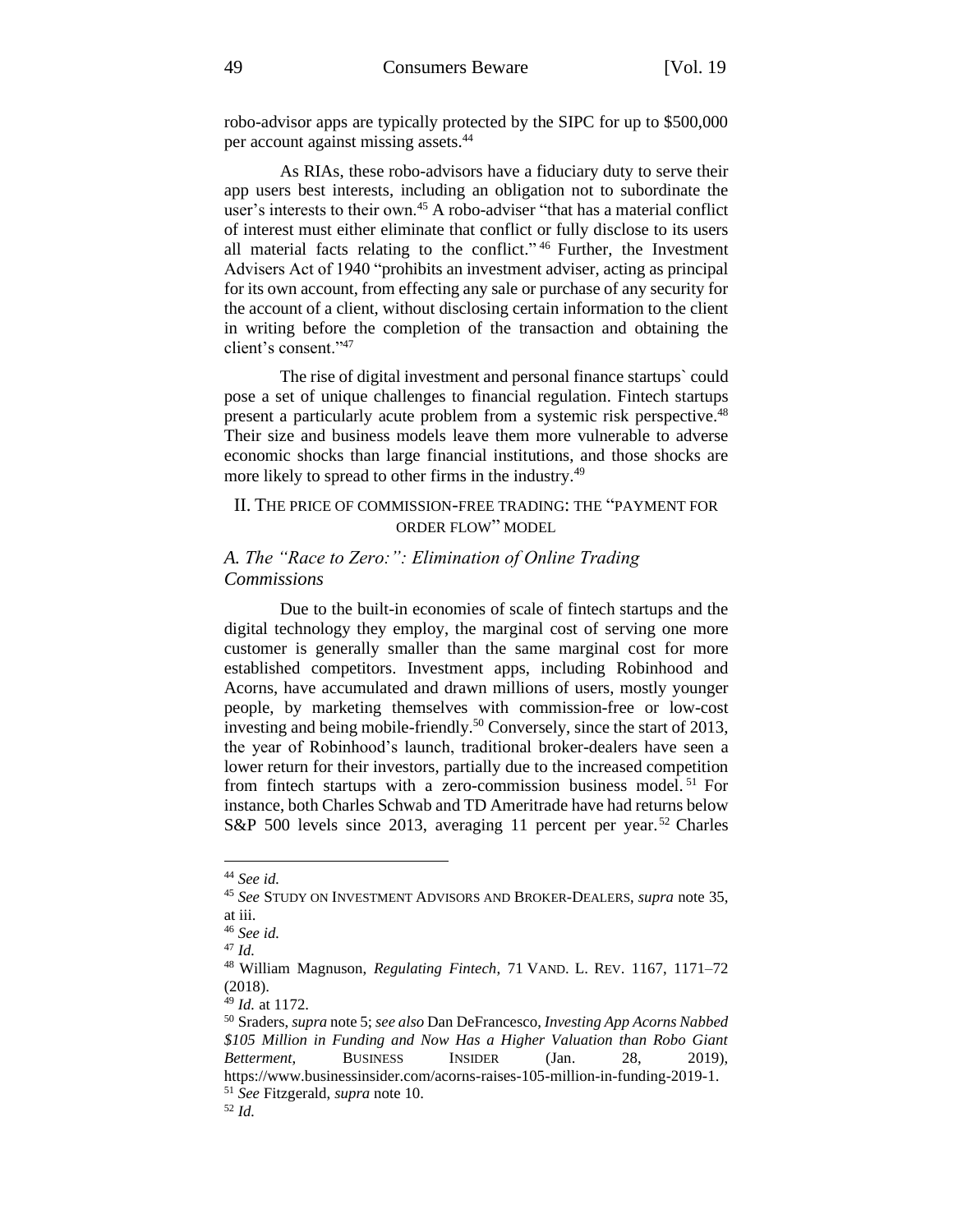Schwab returned a ,mere 7.9% between 2013 and 2019, while TD Ameritrade fared worse at just below 5% a year in the same period.<sup>53</sup>

Dubbed the "Robinhood effect," the intense competition from digital investment and personal finance apps have pressured major brokerages to eliminate transaction fees, with many cutting commissions altogether. <sup>54</sup> So how can fintech startups like Robinhood sustain this zerocommission model without incurring huge losses or going bust?

Without receiving any commission directly from its app users, Robinhood can still tap several other revenue streams available to brokerdealers: "securities lending, interest on cash held in brokerage accounts, margin lending and routing order flow to exchanges."<sup>55</sup> In particular, the practice of sending customer orders to high-frequency traders in exchange for cash is a controversial but legal in the brokerage industry known as "payment for order flow."<sup>56</sup> Robinhood credited this practice as the reason they made free trading possible: "The revenue we receive from these rebates helps us cover the costs of operating our business and allows us to offer commission-free trading." <sup>57</sup> In fact, the app was bringing in more than 40% of its revenue in early 2018 from selling its customers' orders to high-frequency trading firms or market makers, like Citadel Securities and Two Sigma Securities.<sup>58</sup>

# *B. The "Payment for Order Flow" Practice and Its Risk to Consumers*

"Payment for order flow" is the widespread practice in which over-the-counter ("OTC") market makers make cash payments to retail brokerage firms in exchange for marketable retail customer order flow.<sup>59</sup> These market makers are typically large financial institutions that act as wholesalers by buying and selling securities to satisfy the

<sup>53</sup> *Id.*

<sup>54</sup> *See* Fitzgerald, *supra* note 9.

<sup>55</sup> *See* Darden, *supra* note 19, at 5.

<sup>56</sup> *See* Sraders, *supra* note 5.

<sup>57</sup> *A Letter from Robinhood Co-Founder & Co-CEO Vlad Tenev*, ROBINHOOD, (Oct. 12, 2018), https://blog.robinhood.com/ news/2018/10/12/a-letter-fromrobinhood-co-founder-amp-co-ceo-vlad-tenev.

<sup>58</sup> *See* Sraders, *supra* note 5.

<sup>&</sup>lt;sup>59</sup> Exchange Act Rule 10b-10 defines "payment for order flow" to include "any monetary payment, service, property, or other benefit that results in remuneration, compensation, or consideration to a broker or dealer from any broker or dealer, national securities exchange, registered securities association, or exchange member in return for the routing of customer orders by such broker or dealer to any broker or dealer, national securities exchange, registered securities association, or exchange member for execution, including but not limited to: research, clearance, custody, products or services; reciprocal agreements for the provision of order flow; adjustment of a broker or dealer's unfavorable trading errors; offers to participate as underwriter in public offerings; stock loans or shared interest accrued thereon; discounts, rebates, or any other reductions of or credits against any fee to, or expense or other financial obligation of, the broker or dealer routing a customer order that exceeds that fee, expense or financial obligation." 17 C.F.R. § 240.10(b)–10(d)(8).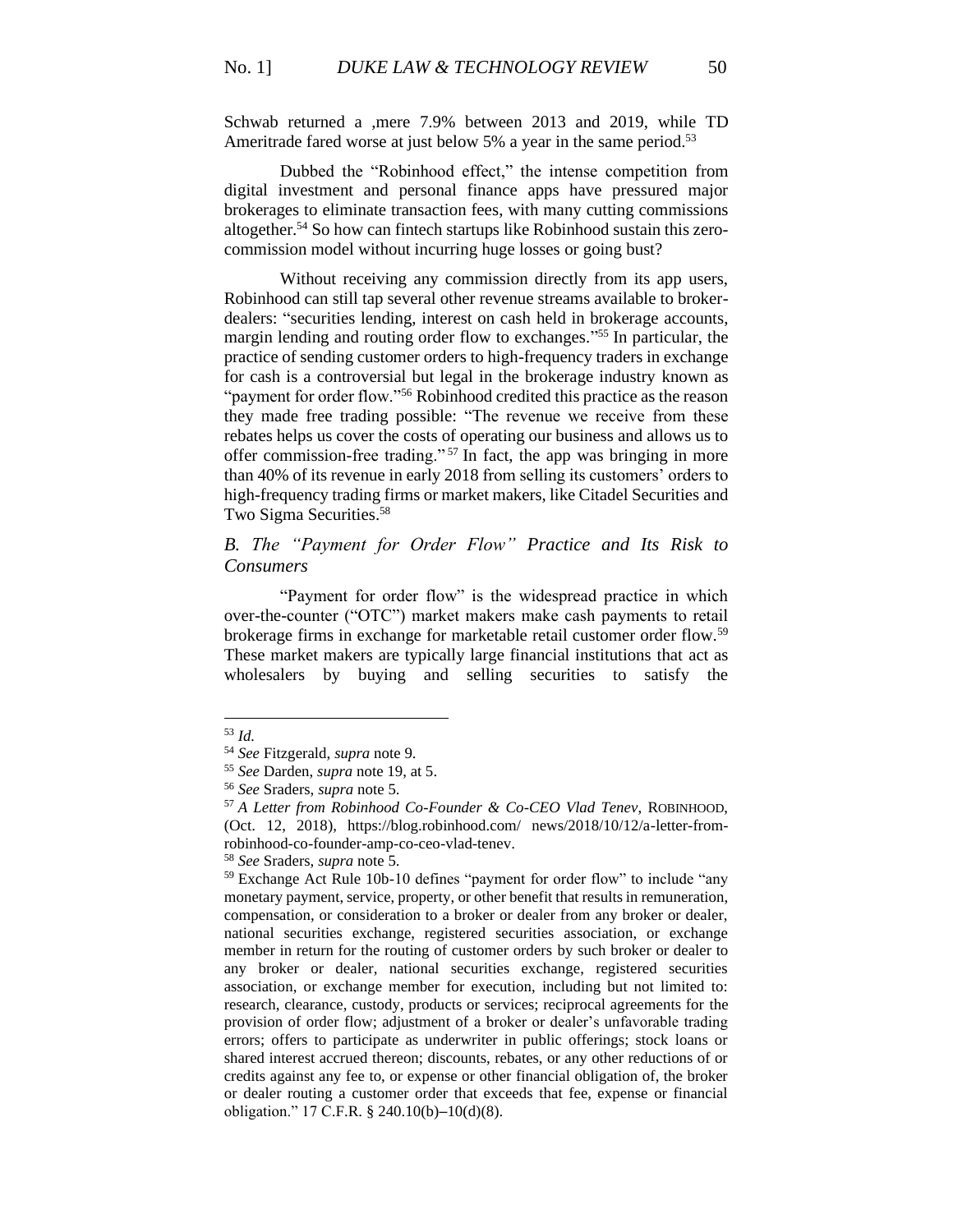market. <sup>60</sup> Market makers earn most of their revenues by charging a spread on the buy and sell price and transacting on both sides of the market.<sup>61</sup> Investors who want to buy securities get charged the asking price, which is always set marginally higher than the market price. <sup>62</sup> The spreads between the price investors receive and the market prices are the profits for the market makers.<sup>63</sup>

Market makers are particularly interested in order flow from the retail sector because retail investors are, on average, less informed than other traders about short-term price fluctuations. <sup>64</sup> Therefore, trading against retail investor order flow enables market makers to take advantage of information asymmetries between market participants and reliably profit from people who are not professional traders.<sup>65</sup> "Typically, dealers that pay to receive retail customer order flow will guarantee executions of that order flow with some amount of average price improvement over the national best bid or offer ("NBBO") and with a separate payment to retail brokers for directing customer orders to them."<sup>66</sup>

The SEC has stated that a broker-dealer does not necessarily violate its best-execution obligation merely because it receives payment for order flow.<sup>67</sup> At the same time, the SEC has stated that the existence of payment for order flow raises the potential for conflicts of interest for broker-dealers handling customer orders.<sup>68</sup> To date, the SEC has pursued an approach based primarily on disclosure to address concerns about the potential conflicts of interest caused by the practice of "payment for order flow." 69

As the SEC has stressed, a broker-dealer's order-routing decisions are subject to its duty of best execution.<sup>70</sup> That duty requires a broker to seek to execute a customer's order at the most favorable terms reasonably available under the circumstances. <sup>71</sup> Broker-dealers must also conduct regular and rigorous reviews of their order-routing practices and execution quality.<sup>72</sup>

<sup>60</sup> Barclay Palmer, *Broker vs. Market Maker: What's the Difference?,*  INVESTOPEDIA (July 28, 2019), https://www.investopedia.com/ask/ answers/06/brokerandmarketmaker.asp.

<sup>61</sup> *Id.*

<sup>62</sup> *Id.*

<sup>63</sup> *Id.*

<sup>64</sup> *Memorandum to Equity Market Structure Advisory Committee: Certain Issues Affecting Customers in the Current Equity Market Structure*, at 6, SEC (Jan. 26, 2016), https://www.sec.gov/spotlight/equity-market-structure/issues-affectingcustomers-emsac-012616.pdf [hereinafter *Memorandum*].

<sup>65</sup> *Id.* <sup>66</sup> *Id.*

<sup>67</sup> *See* Payment for Order Flow, Final Rules, Securities Exchange Act Release No. 34-34902 (Oct. 27, 1994), 59 FR 55006, 55009 (Nov. 2, 1994).

<sup>68</sup> *Id.*

<sup>69</sup> *Id.*

<sup>70</sup> SEC, *Best Execution, Investor Information-Fast Answers,* SEC (May 9, 2011), https://www.sec.gov/fast-answers/answersbestexhtm.html.

<sup>71</sup> *See* Payment for Order Flow, *supra* note 67.

<sup>72</sup> *Id.*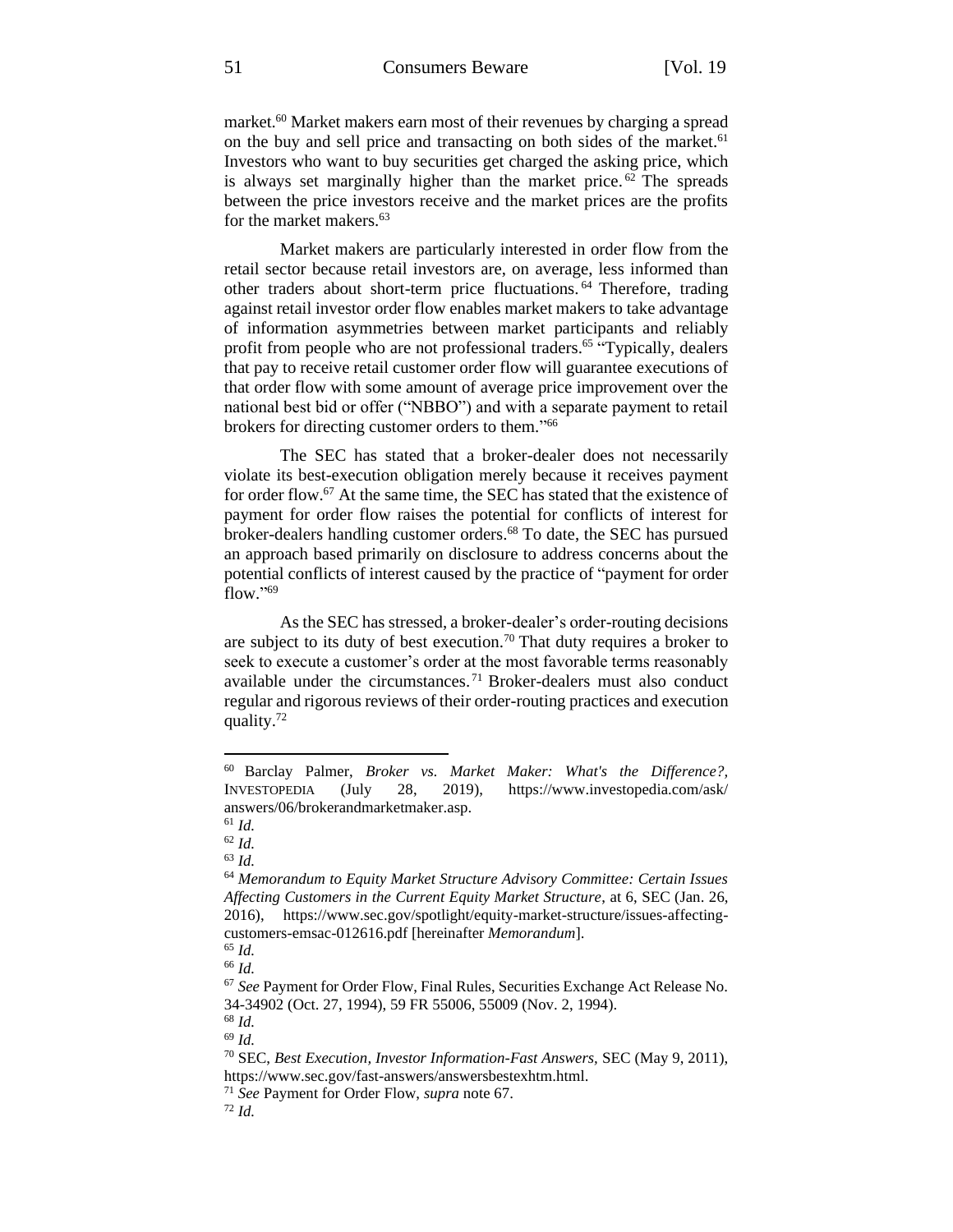There can be material economic incentives for a broker to send its marketable retail orders to market makers that pay for order flow. "These economic incentives create potential conflicts with a broker's duty of best execution and may cause observers to question the rigor with which a broker seeks to obtain the best execution for its customer orders." 73 Without payment for order flow, it is possible that market makers could have been motivated to quote more competitively, which means retail investors could have received better prices for their orders.<sup>74</sup> The other side of the argument claimed that the practice of payment for order flow benefit investors indirectly "by subsidizing low commission rates and other services the customers receive from their brokers." <sup>75</sup> Additionally, retail marketable orders routed pursuant to payment for order flow arrangements are generally executed at a faster pace and more often than not at the NBBO or better.<sup>76</sup>

# *C. Robinhood's Substantial Engagement in the Practice of "Payment for Order Flow"*

According to Robinhood's Fourth Quarter 2019 SEC Rule 606 Disclosure Report, no customers specifically instructed their orders routed to a particular venue for execution.<sup>77</sup> Conversely, that quarter, TD Ameritrade routed only 32% of its customer's orders to market makers.<sup>78</sup> Per Robinhood's quarterly report, users' trades were all routed to highfrequency traders like Citadel Securities (65.5%), Wolverine Securities  $(11.66\%)$ , and Virtu Americas  $(6.82\%)$ .<sup>79</sup> Of these market makers, Citadel was fined \$22 million by the SEC for securities law violations in  $2017$ ;<sup>80</sup> Wolverine Securities paid a \$1 million fine to the SEC for insider trading;<sup>81</sup> and as of December 2018, Virtu Americas settled disciplinary proceedings involving more than 50,000 instances of trading violations and was censured by FINRA for trading violations.<sup>82</sup>

Not only does Robinhood engage in the practice of payment for order flow, but the company appears to be selling their app users' orders for over ten times as much as other brokerages who engage in the

<sup>73</sup> *See Memorandum*, *supra* note 64, at 9.

<sup>74</sup> *Id.* at 9–10.

<sup>75</sup> *Id.*

<sup>76</sup> *Id.*

<sup>77</sup> Robinhood Financial LLC*, SEC Rule 606 Report Disclosure Fourth Quarter 2019*, ROBINHOOD, https://cdn.robinhood.com/assets/robinhood

<sup>/</sup>legal/RHF%20SEC%20Rule%20606%20Report%20Disclosure%20-

<sup>%20</sup>Q4%202019.pdf [hereinafter *Robinhood Rule 606 Report*].

<sup>78</sup> TD Ameritrade, Inc., *SEC Rule 606 Report Disclosure Fourth Quarter 2019*, TD AMERITRADE, https://www.tdameritrade.com/retail-

en\_us/resources/pdf/AMTD2055.pdf.

<sup>79</sup> *See* Robinhood Rule 606 Report, *supra* note 77.

<sup>80</sup> *See* Kane, *supra* note 14.

<sup>81</sup> *Id.*

<sup>82</sup> Leah McGrath Goodman, *Wall Street Firm Founded by Trump's Army Secretary Nominee Violated Trading Rules for Years*, NEWSWEEK, (Jan. 15, 2017), https://www.newsweek.com/wall-street-firm-trump-army-secretarynominee-violated-trading-rules-538630.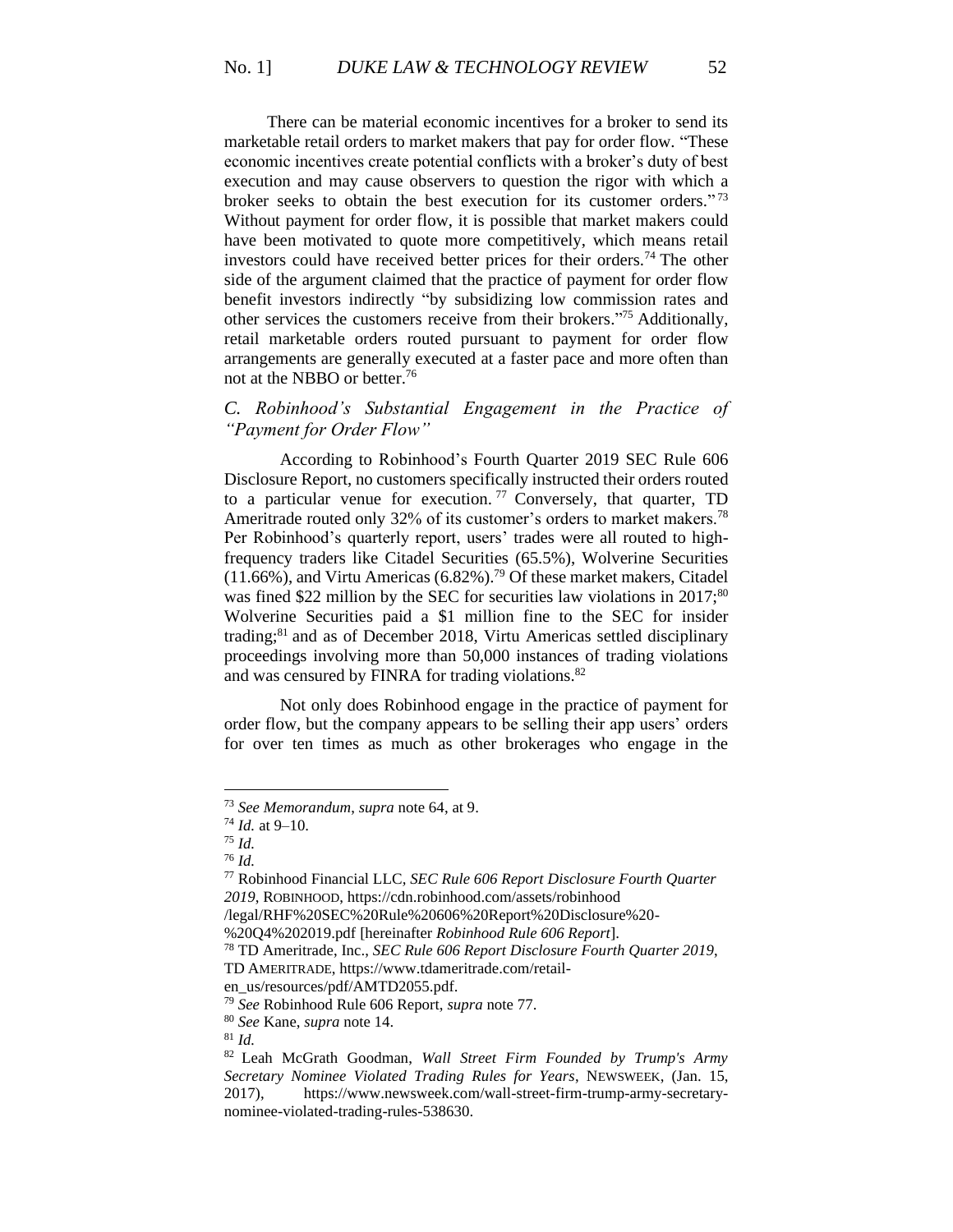practice.<sup>83</sup> Among broker-dealers that route their order flow to market makers, the practice typically only constitutes a small percentage of their revenue.<sup>84</sup> But for Robinhood, selling customers' orders to high-frequency trading firms constituted more than 40% of its revenue. <sup>85</sup> More concerningly, unlike any other brokerages, in 2018, the app started filing Rule 606 disclosures on order flow payments for dollars traded rather than shares traded, making it impossible to compare Robinhood's payments with others.<sup>86</sup>

In the Third Circuit case *Newton v Merrill, Lynch, Pierce, Fenner & Smith*, <sup>87</sup> the court held that "[t]he duty of best execution . . . requires that a broker-dealer seek to obtain for its customer orders the most favorable terms reasonably available under the circumstances." In that case, the market maker executed their customer's orders at the NBBO price when they knew that price was inferior, and at the same time, they were trading at the more favorable price for their own accounts.<sup>88</sup> The court ruled that brokerages are not allowed to inflate their profit margins at the expense of their investor clients in this way.<sup>89</sup>

Although Robinhood itself does not seem to be engaging in the same practice as the market maker in *Newton*, the high-frequency traders they sell to are essentially using Robinhood as an intermediary without directly breaching their duty of best execution since these orders are routed to them and not directly from the app users, taking advantage of the retail investors by only offering the NBBO price instead of the best price they can obtain. Glaringly, Robinhood has a substantial conflict of interest here: the company has the duty of best execution to obtain for its users the most favorable price reasonably available. But at the same time, Robinhood is getting significant rebates from these high-frequency traders, which use their technological advantage to exploit the order flow they get indirectly from retail investors who use Robinhood. Robinhood in turn benefits from indulging in this practice, since the significant revenue it gets supports the company's commission-free business model and helps expand its client base.

In fact, Robinhood was fined \$1.25 million fine by one of its regulators in December 2019, FINRA, which charged the brokerage with not following "best execution" practices from October 2016 to November 2017. <sup>90</sup> FINRA charged that in this timeframe, Robinhood did not reasonably consider where it could find the highest-quality trades for its

<sup>83</sup> *See* Kane, *supra* note 14.

<sup>84</sup> *Id.*

<sup>85</sup> *See* Foxman, Verhage, and Woolley, *supra* note 13.

<sup>86</sup> *Id.*

<sup>87</sup> 135 F.3d 266, 270 (3d Cir. 1998).

<sup>88</sup> *Id.*

<sup>89</sup> *Id.*

<sup>90</sup> Dan DeFrancesco, *Robinhood Just Got Fined \$1.25 Million by Its Regulator for How It Executed Trades — and It Highlights the Issues that Can Arise with Payment for Order Flow*, MARKETS INSIDER (Dec. 19, 2019), https://markets.businessinsider.com/news/stocks/robinhood-fined-by-finra-forviolating-best-execution-trading-laws-2019-12-1028776673.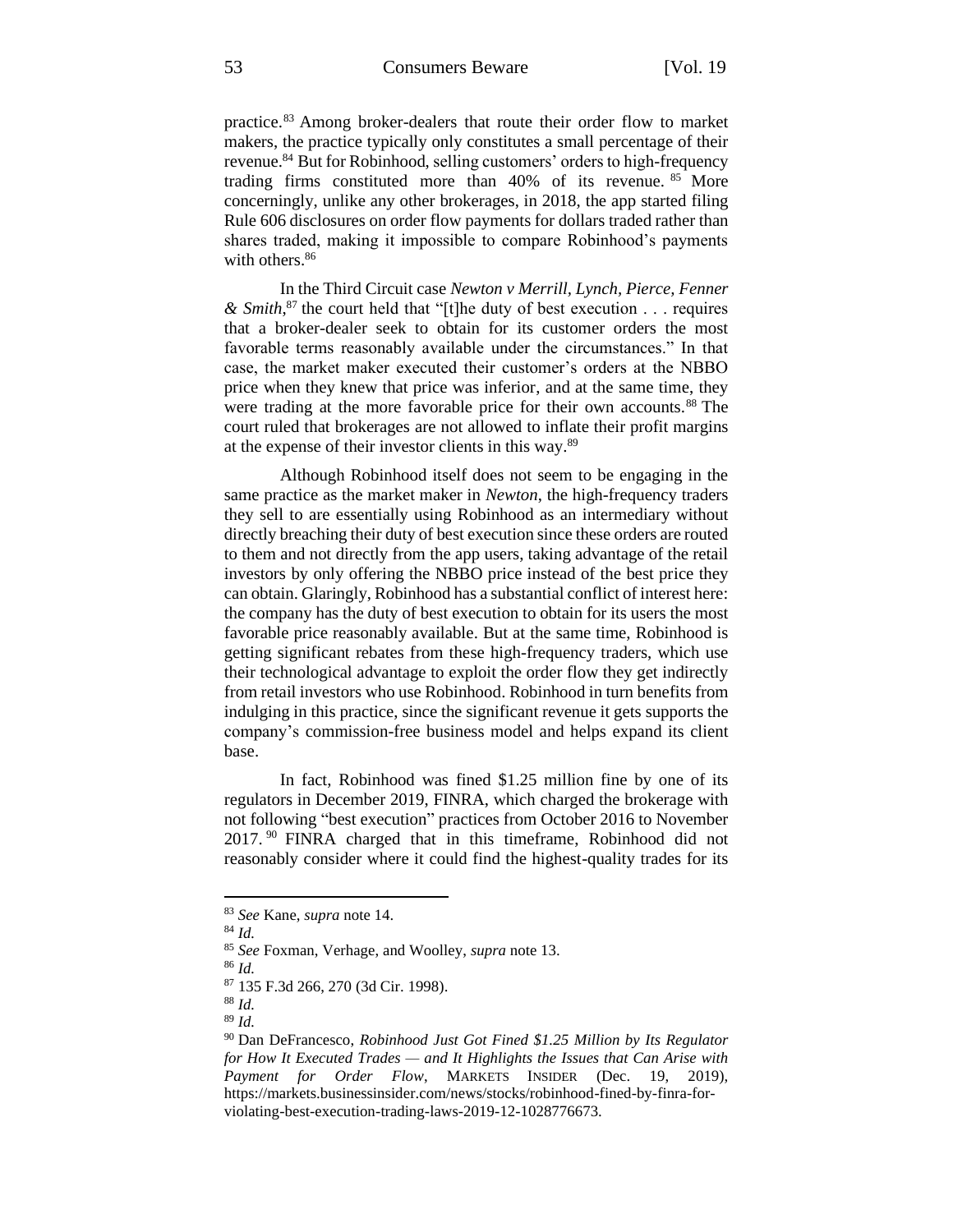users, focusing only on existing routing partners that paid Robinhood for orders instead of exploring alternatives.<sup>91</sup> It further commented that brokerages that engage in the practice of "payment for order flow" are obliged to either conduct an order-by-order review or implement a "regular and rigorous" review program.<sup>92</sup> Robinhood responded that this is no longer a problem for its current users and that the company had since implemented a better way to match traders with best-execution practices.<sup>93</sup>

Robinhood has also claimed in December 2019 that it is also a clearing broker and does not need to route its users' trades to market makers.<sup>94</sup> However, as of its latest quarterly report, Robinhood is still routing all its users' trades to high-frequency traders.<sup>95</sup>

#### III. BRANCHING INTO COMMERCIAL BANKING: WHAT LIES AHEAD?

There is a growing trend of fintech startups adding banking options to their product and service offerings. In recent years, Robinhood, Coinbase, and Circle have announced their intentions to pursue national banking charters.<sup>96</sup> No doubt, these apps hope to build a larger user base on top of its existing millions of users by leveraging software scalability to provide more competitive returns and pricing than the traditional players in the banking sector. But so far, fintech startups have made scant progress toward winning banking charters, particularly as regulator concerns over digital financial services have grown.<sup>97</sup> Some members of the U.S. Federal Reserve have voiced concerns over fintech's risk management capabilities.<sup>98</sup> Consequently, fintech startups with ambitions of operating a full-service bank have few alternatives to pursue.

In December 2018, Robinhood unveiled its no-fee checking and savings accounts with no minimums, ATM fees, penalty charges, or foreign transaction fees.<sup>99</sup> Noticeably, the app was also offering a 3% interest rate, which was well above the industry average 0.08% yield on U.S. checking accounts and the 0.1% average on savings accounts.<sup>100</sup>

<sup>98</sup> *See id.*

<sup>91</sup> *Id.*

<sup>92</sup> *Id.*

<sup>93</sup> *Id.*

<sup>94</sup> *What's Clearing by Robinhood?,* ROBINHOOD, https://robinhood.com/support/ articles/ 360001397126/whats-clearing-by-robinhood (last visited Apr. 5, 2020). <sup>95</sup> *See* Robinhood SEC Rule 606 Report, *supra* note 77.

<sup>96</sup> Craig Russo, *Robinhood Looks to Offer Banking Products*, SLUDGEFEED (Jun. 21, 2018), https://sludgefeed.com/robinhood-looks-into-banking-products.

<sup>97</sup> Julie Verhage, *No Banking Charter? No Problem. Fintech Companies Team Up With Small-town Banks*, BLOOMBERG (Sep. 23, 2019), https://www.bloomberg.com/news/articles/2019-09-23/no-banking-charter-noproblem-fintechs-team-up-with-small-town-banks.

<sup>99</sup> Josh Constine, *Robinhood Launches No-Fee Checking/Savings with Mastercard & the Most ATMs*, TECHCRUNCH (Dec. 13, 2018), https://techcrunch.com/2018/12/13/robinhood-free-checking-and-savingsaccounts.

<sup>100</sup> Kate Rooney, *Bank Analyst Rips Robinhood's New Savings Account Plan, Says Regulators May Get Involved*, CNBC (Dec. 14, 2018),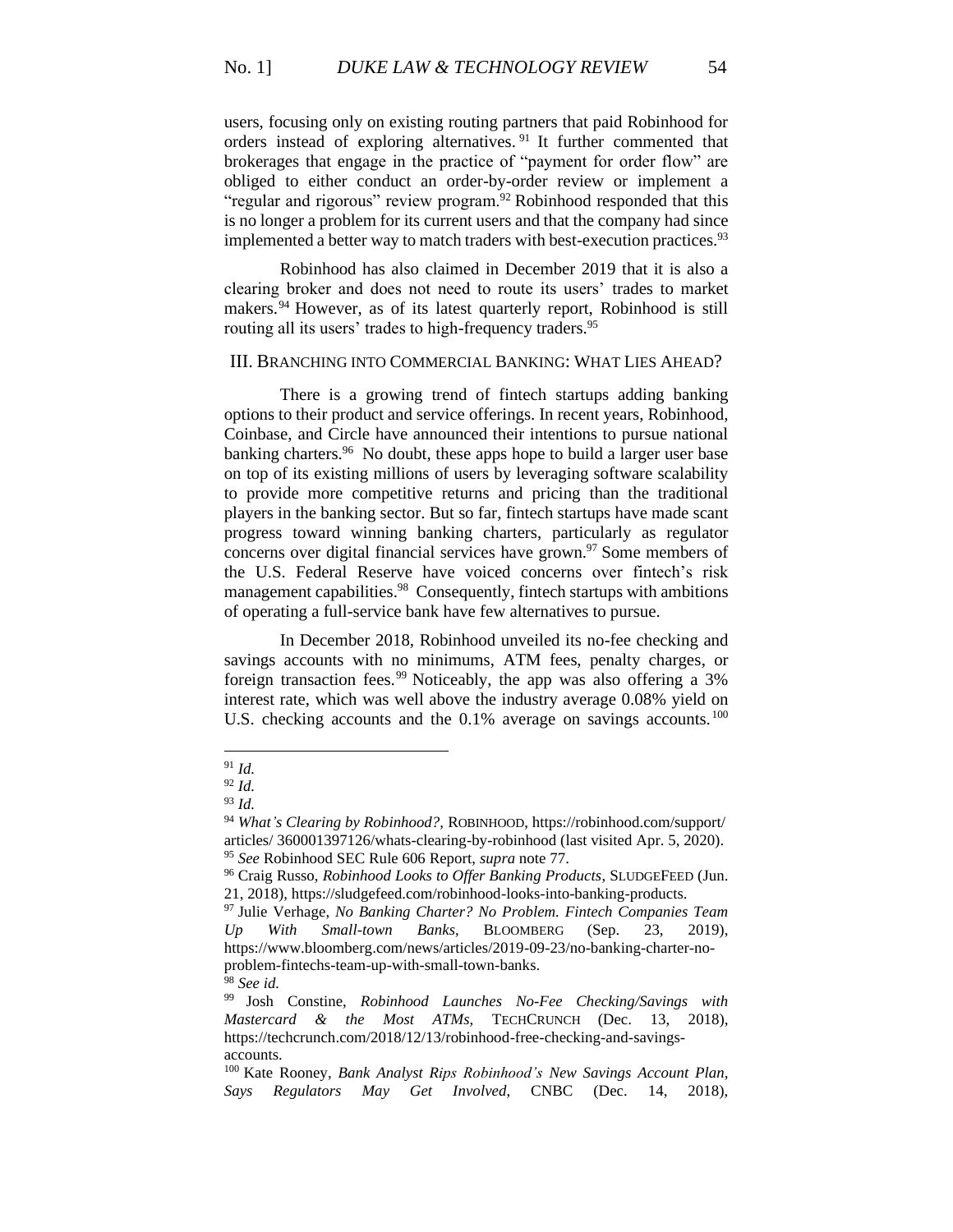However, the fine print on its website inconspicuously stated that the offering was not a bank account.<sup>101</sup> Robinhood stated in its disclosures that these "checking and savings accounts" would have been covered by the Securities Investor Protection Corporation (SIPC).<sup>102</sup> But these new products saw swift opposition from regulators who questioned the promised SIPC insurance, which is meant for brokerage accounts—not for savings products.<sup>103</sup> Only a day after its launch, Robinhood said they would re-brand and re-name these products after the "confusion."<sup>104</sup>

To engage in the business of banking—taking deposits and making loans—fintech startups typically require a bank charter in their name.<sup>105</sup> The bank charter comes with some major benefits. Under existing U.S. law, only chartered depository institutions have exclusive rights to take insured deposits from the public, which provides an extremely cheap source of funding.<sup>106</sup> Besides, insured depository institutions (IDIs) can also export interest rates nationwide under the Exportation Doctrine, since expanded to permit state and national banks to preempt a various states' consumer-financial-protection laws.<sup>107</sup>

The absence of a bank charter also means that fintech startups cannot avail itself of the preemption powers, forcing them to comply with the laws of each state in which they intend to provide their banking services.<sup>108</sup> Consequently, the most common business model for startups has been to enter into a partnership with a relatively small chartered bank, enabling them to operate on a much wider scale without the added burden of state-by-state compliance. <sup>109</sup> Robinhood, SoFi, Betterment, Wealthfront, and CreditKarma have all launched FDIC-insured, highyield accounts this year by partnering with a bank.<sup>110</sup>

These high-yield cash management accounts and savings accounts have similarities. They "sweep" customers' money from a brokerage account into various FDIC-insured bank accounts.<sup>111</sup> Because these firms deposit the money across multiple banks, the insurance can be higher than the standard \$250,000 offered per bank. In Robinhood's case, accounts are insured up to \$1.25 million. <sup>112</sup> Robinhood said its partners include

https://www.cnbc.com/2018/12/14/bank-analyst-rips-robinhoods-new-savingsaccounts-says-regulators-may-get-involved.html.

<sup>101</sup> *See id.*

<sup>102</sup> *See* Konish, *supra* note 39.

<sup>103</sup> *See* Rooney, *supra* note 16.

<sup>104</sup> *See id.*

<sup>105</sup> MICHAEL S. BARR, HOWELL E. JACKSON, AND MARGARET E. TAHYAR, FINANCIAL REGULATION: LAW AND POLICY 165 (2018).

<sup>106</sup> *See id*. at 184.

<sup>107</sup> John Hannon, Note, *The True Lender Doctrine: Function over Form as a Reasonable Constraint on the Exportation of Interest Rates*, 67 DUKE L.J. 1261, 1272 (2018).

<sup>108</sup> *See* Barr, *supra* note 105, at 184–86.

<sup>109</sup> *See id.*

<sup>110</sup> *See* Rooney, *supra* note 16.

<sup>111</sup> *Id.*

<sup>112</sup> *Id.*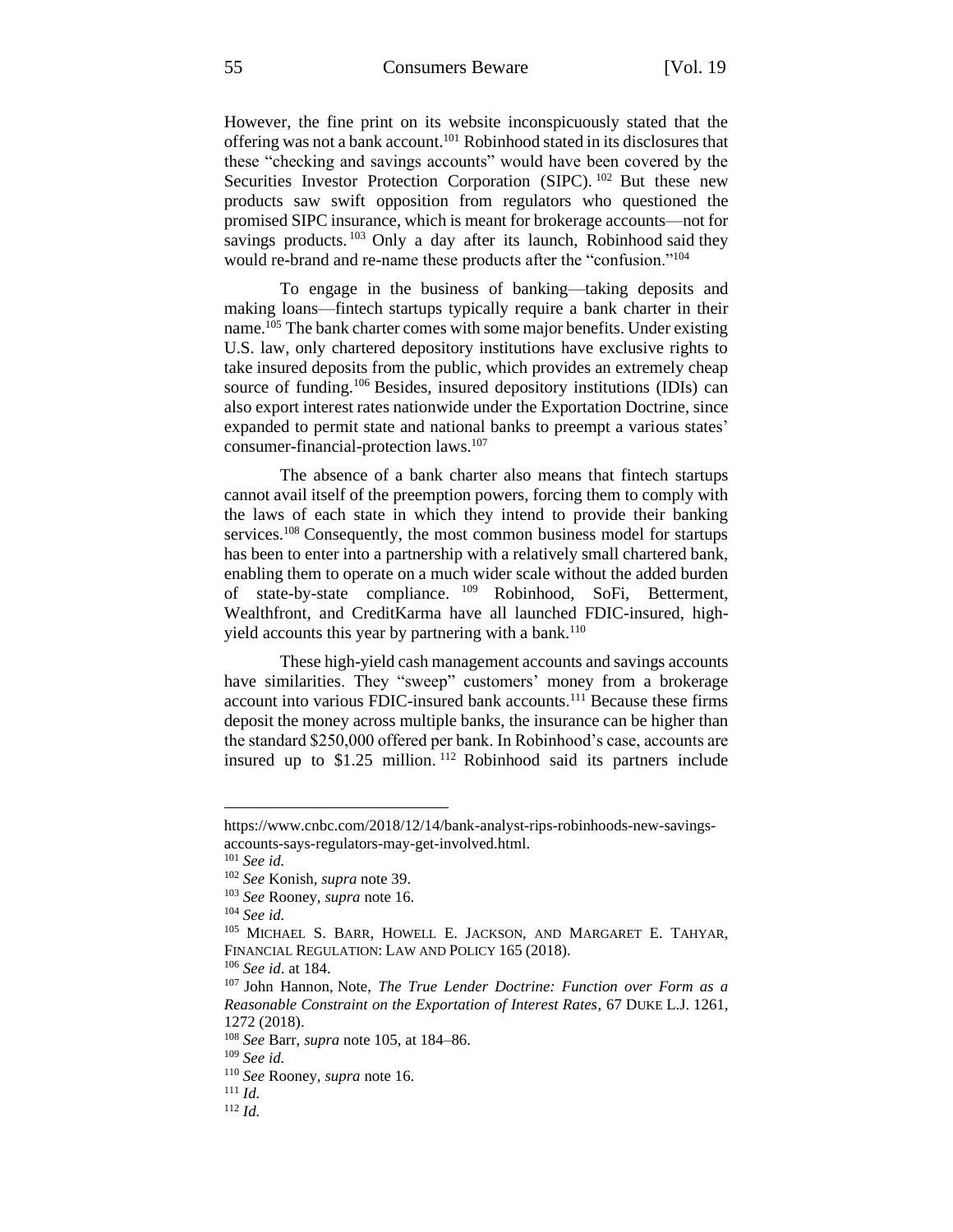Goldman Sachs, HSBC Bank, Wells Fargo Bank, Citibank, Bank of Baroda, and U.S. Bank.<sup>113</sup>

There are two potential consumer protection issues for these appbased "cash management accounts" or "sweep programs." The first is broker-dealers' use of idle customer assets. The second concerns the different SIPC and FDIC protections afforded to these accounts in case of liquidation.

Regarding the first issue, SEC Rule 15c3-3(e) requires that broker-dealers place all customer cash in a separate bank account titled the "Special Reserve Bank Account for the Exclusive Benefit of Customers."<sup>114</sup> Broker-dealers can circumvent the requirement to place customer funds into a "Special Reserve Account for the Exclusive Benefit of Customers" by "sweeping" customer cash off their books and depositing the funds into either a bank or a money market fund.<sup>115</sup> This explains high interest "cash management accounts" offered by these fintech startups. Current SEC rules protect customers by ensuring that they are informed about sweep programs before their funds are swept. <sup>116</sup> Although FINRA has not finalized its sweep program rules, the selfregulatory organization has proposed rules which would strengthen the existing SEC customer protection requirements by requiring that customers know the most important terms of the sweep products, namely the interest rate and the sweep counterparty. $117$ 

Affiliate banks incentivize investment apps to encourage users to participate in so-called "cash management accounts" by offering paid fees or other benefits to sweep customer cash even if sweeping their uninvested cash is not in the best interest of the users. Depending on users' risk profile, returns may not adequately compensate them for the counterparty risk created by sweeping the cash.<sup>118</sup> Additionally, these investment apps could also choose banks and money market funds that pay higher fees or offer more benefits for their future development but lower returns to customers when compared to the industry.<sup>119</sup> Right now, per SEC and FINRA rules, the onus is on users' and not the app to understand the risks associated with sweep programs.<sup>120</sup>

The second issue concerns the difference between SIPC and FDIC protections. In December 2018, when Robinhood rolled out its no-fee checking and savings accounts with 3% interest rate, it disclosed that the

<sup>113</sup> *Id.*

<sup>114</sup> 17 C.F.R. § 240.15c3-3(e) (2015).

<sup>115</sup> *See id.*

<sup>116</sup> George Tepe, Note, *Broker-Dealer Use of Idle Customer Assets: Customer Protection with Sweep Programs and Securities Lending*, 2016 COLUM. BUS. L. REV. 823, 833–34 (2016).

<sup>117</sup> *See Regulatory Notice 15-22, Discretionary Accounts and Transactions*, FINRA (2015), [http://www.finra.org/sites/default/files/notice\\_doc\\_file\\_ref/](http://www.finra.org/sites/default/files/notice_doc_file_ref/) Regulatory\_Notice\_15-22.pdf.

<sup>118</sup> *See* Tepe, *supra* note 116, at 851.

<sup>119</sup> *See id.*

<sup>120</sup> *See id.*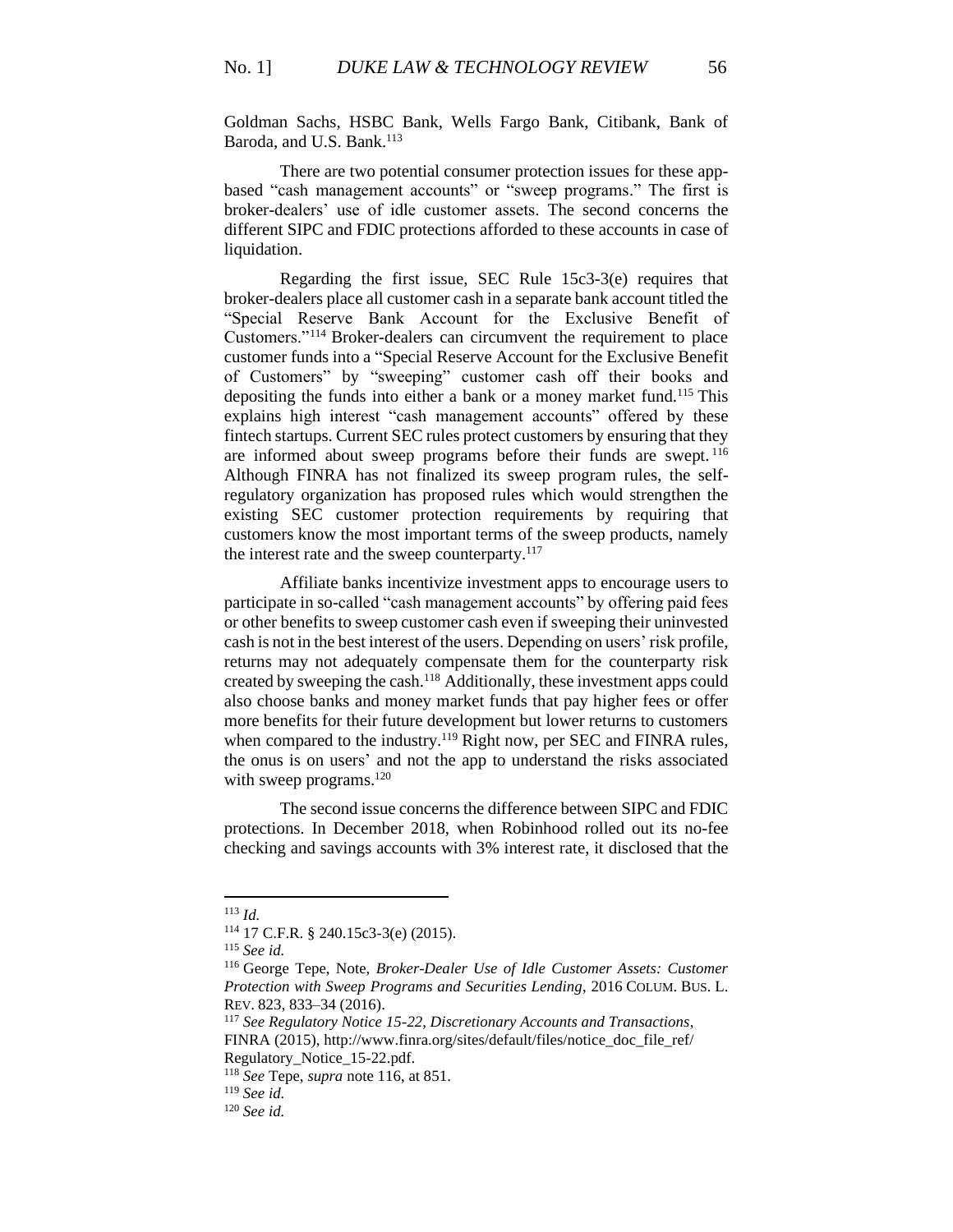accounts would be covered by the SIPC.<sup>121</sup> However, SIPC's CEO swiftly responded that it would not insure checking and savings accounts the way Robinhood had claimed. <sup>122</sup> Consequently, Robinhood retracted that controversial launch, and returned in October 2019 to offer cash management accounts, which are similar to savings accounts.<sup>123</sup> This time around, the product is covered by the FDIC rather than the SIPC through Robinhood's partnership with various chartered banks.<sup>124</sup>

This debacle highlighted the crucial difference between the protections offered by the FDIC and SIPC. The FDIC, which began operations in 1933, administers deposit insurance and the fund reserved to protect deposits and resolve failed banks, known as the Deposit Insurance Fund.<sup>125</sup> After the Dodd-Frank Act was enacted, the standard maximum deposit insurance amount is \$250,000 per ownership account category, per depositor, per institution. <sup>126</sup> Therefore, the FDIC insures individual deposits in one insured bank separately from individual deposits in another separately chartered insured bank.  $127$  For example, if a person has a certificate of deposit at Bank A and has a certificate of deposit at Bank B, the amounts would each be insured separately up to  $$250,000$ . <sup>128</sup> However, funds deposited in separate branches of the same insured bank are not separately insured.<sup>129</sup>

Conversely, SIPC, on the other hand, was created by the Securities Investor Protection Act in 1970 to protect a broker-dealer's customer from the loss of cash and securities if the broker-dealer has to be liquidated.<sup>130</sup> SIPC's guarantees apply only to the broker-dealer's custody function, which means SIPC only would cover customers' cash and securities in their brokerage accounts when the firm enters liquidation.<sup>131</sup> SIPC's CEO, therefore, determined that its insurance would not apply to "checking and savings accounts" of Robinhood because the insurance saw the money put into these accounts as loans by customers to the investment app, and not cash or securities that are in their brokerage accounts.<sup>132</sup> Additionally, SIPC does not insure individuals in the event their securities' value declines.<sup>133</sup> It also does not cover consumers who were sold worthless

<sup>121</sup> Josh Constine, *Robinhood Lacked Proper Insurance So Will Change Checking & Savings Feature*, TECHCRUNCH (Dec. 14, 2018),

https://techcrunch.com/2018/12/14/robinhood-insurance-sipc. <sup>122</sup> *See id.*

<sup>123</sup> *See* Rooney, *supra* note 16.

<sup>124</sup> *See id.*

<sup>125</sup> *See* Barr, *supra* note 105.

<sup>126</sup> *Your Insured Deposits*, FEDERAL DEPOSIT INS. CORP.,

https://www.fdic.gov/deposit/deposits/brochures/your-insured-depositsenglish.html (last updated Nov. 12, 2019).

<sup>127</sup> *Id.*

<sup>128</sup> *Id.*

<sup>129</sup> *Id.*

<sup>130</sup> *See* Barr, *supra* note 105.

<sup>131</sup> *What SIPC Protects*, SEC. INV'R PROT. CORP., https://www.sipc.org/forinvestors/what-sipc-protects (last visited Dec. 21, 2019).

<sup>132</sup> *See* Constine, *supra* note 121.

<sup>133</sup> *See What SIPC Protects*, *supra* note 131.